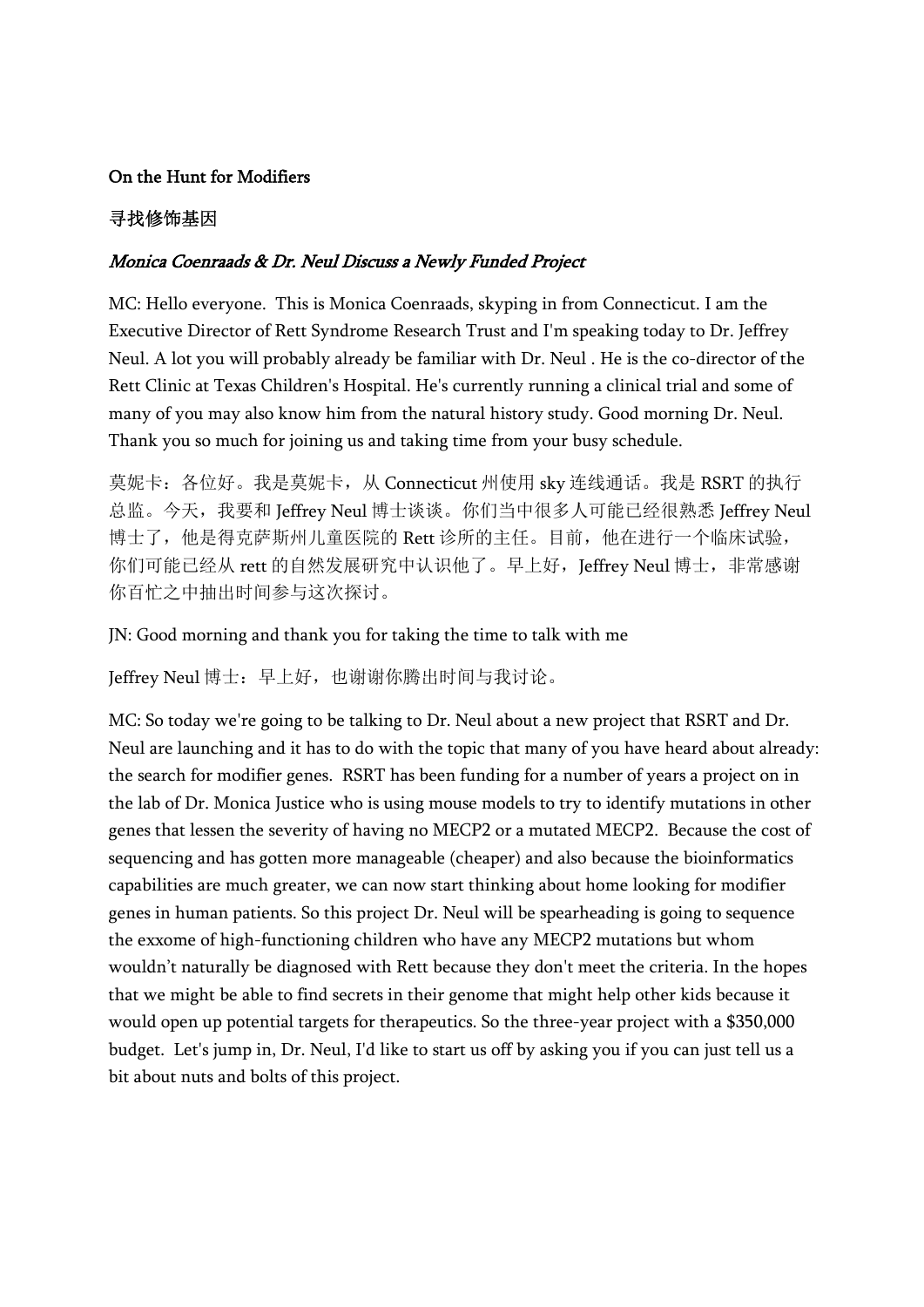莫妮卡: 今天, 我们要和 Jeffrey Neul 博士讨论一下他和 RSRT 发起的新项目, 这是关于 你们已经听说的一个主题:寻找修饰基因。RSRT 已经多年资助 Monica Justice 博士实验 室,他们使用老鼠模型来寻找在其他基因上的,可以减轻缺失或者突变的 mecp2 蛋白的 症状严重程度的基因。由于基因测序的成本日渐可控(更便宜),也因为生物信息学的长 足发展,现在,我们能够开始考虑在人体上寻找这样的修饰基因了。Neul 博士将会对那 些有 mecp2 突变, 但是功能却很好的孩子进行外显子测序。这些孩子并没有被诊断为 rett, 因为他们没有那些典型症状,但是,确有 mecp2 突变。我们希望能够找到那些基因上的 秘密使她们免于 rett 症状, 这将为其他的 rett 孩子打开治疗的途径。所以, 我们有了这个 为期三年,35 万美元的项目。Neul 博士,我们来问你些问题,你来告诉我们关于这个项 目的一些基本原理吧。

JN: This project really came about because I had found people in my clinic who are coming to see me who were referred because they had mutations in MECP2, common mutations that cause Rett Syndrome, and these people didn't have Rett Syndrome. It really fascinated me why you could have such variation in the clinical presentation. You could have people who maybe were diagnosed with autism or pervasive developmental disorder yet had that same mutation. There are a lot of potential causes and we ruled out the ones we knew like Xchromosome inactivation in these people. That didn't explain it so there must be something more. So I was interested in trying to figure out how to find genetic modifiers. Here Baylor College of Medicine, I was very familiar and initially started helping Monica Justice with her modifier strain in mice a so obviously that's a great avenue, an idea that there are genetic modifiers in Rett Syndrome that may make the phenotype, the clinical features, less severe. If we can find it in mice, I think that idea would be that maybe we can find in people. As you said, the exact details of the technical aspects in terms of sequencing and bioinformatics has advanced dramatically to make this I'm a realistic idea.

Neul 博士:这个项目是源于我的一些发现,一些来我的诊所就诊的病人,是由于发现了 mecp2 的突变而被引荐过来的,这些突变都是常见的会导致 rett 的,但是她们却没有 rett。 这很使我着迷,为什么她们在临床上有这样的表现。他们可能是被诊断为自闭症或者全面 发育紊乱,但却有和 rett 相同的突变。这有很多潜在的原因,我们也排除了诸如 X 染色 体激活模式不同的原因。这无法解释,一定有其他原因。这样,我就非常感兴趣去尝试如 何找到基因上的修饰者。在 Baylor 药学院, 我很熟悉, 而且最初也帮助 Monica Justice 在 老鼠身上寻找修饰基因,想法就是 Rett 综合征的修饰基因使得她们的临床症状没有那么 严重,很明显,这受益匪浅。如果我们能在老鼠身上找到,我想我们可能也能在人身上找 到。如你所言,测序与生物信息学有了长足的进步,使得这个想法变得现实。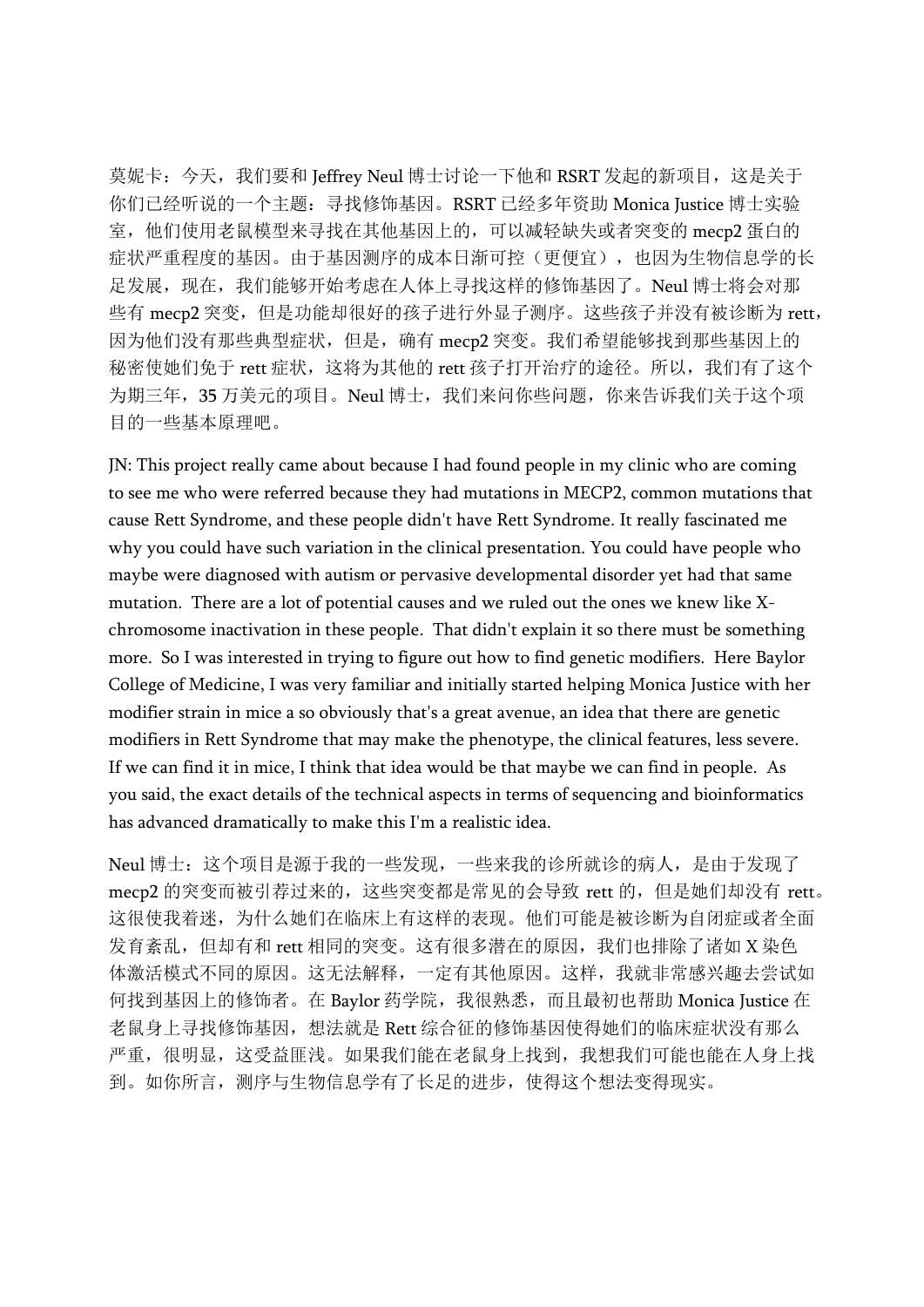So the nuts and bolts of it is that we are through the natural history study, which has been an ongoing project funded by the NIH and IRSF, we've accumulated a very large amount of clinical data on people with Rett Syndrome and so we looked at that and said we can take people who are clinically very severe or very mild, so they are at the ends of the distribution of severity, and try to use those as the subjects to sequence all the genes in their body. Now the issue that we have, and one of the big challenges moving forward, is that although that [the Natural History Study] has been a great resource to get a number people to do this study, we still want to capture more people. From the Natural History Study, we can probably identify about a hundred people total on the two ends, fifty people who are more severe and fifty people who are milder, who have typical disease-causing mutations but we know that there are a number of other people out there who had mutations who are so mild maybe they even have been recognized as Rett. So one of our big challenges is to tap into those groups of people and recruit then to do this study that I am describing now.

原理就是我们通过自然发展研究(这是 IRSF 和 NIH 资助的正在进行的项目), 积累了大 量临床数据,这样,我们能看到那些临床上很严重或者很轻微的病人,她们在严重程度分 布的两端,用她们作为研究对象,测序她们的基因。现在,我们前进中遇见的巨大挑战就 是我们还需要更多的病人进行研究,尽管自然发展研究项目提供了相当多的病例。基于自 然发展研究项目,我们大概能找到在两端的一百个左右的病例,50 人很严重,50 人较轻 微,这些轻微的患者具有 mecp2 突变,但却表现出很轻微的症状。我们面临的一个巨大 的挑战就是招募这些病人参与研究。

MC: So can you tell us since were able to also go outside Natural History Study and tap into other kids, I think it is going to be really important to figure out what are the criteria that we're going to be looking at, what symptoms are you looking at? So can you tell us a little bit about the type of individual that we're trying to find so that if someone watching says this says hey, that that sounds like my child? What are we looking for?

莫妮卡:既然我们能够超越自然发展研究的范围,招募其他的病人,我想你们要寻找的病 人的条件就非常重要,都有哪些标准,有哪些症状?能告诉我们一些你们要寻找的个体的 类型吗?像我的孩子,她能说"这个",或者"嗨"。你们要找什么样的?

JN: It's a great question and a challenging one because we only have very broad strokes of what kind of things would look for. What I would say is that we want to find anybody who has a mutation MECP2, especially people who have a mutation in MECP2 who do not meet the clinical features of typical Rett Syndrome. There are a handful of these people and I think they're hard to identify because we had yet to identify real distinctive characteristics.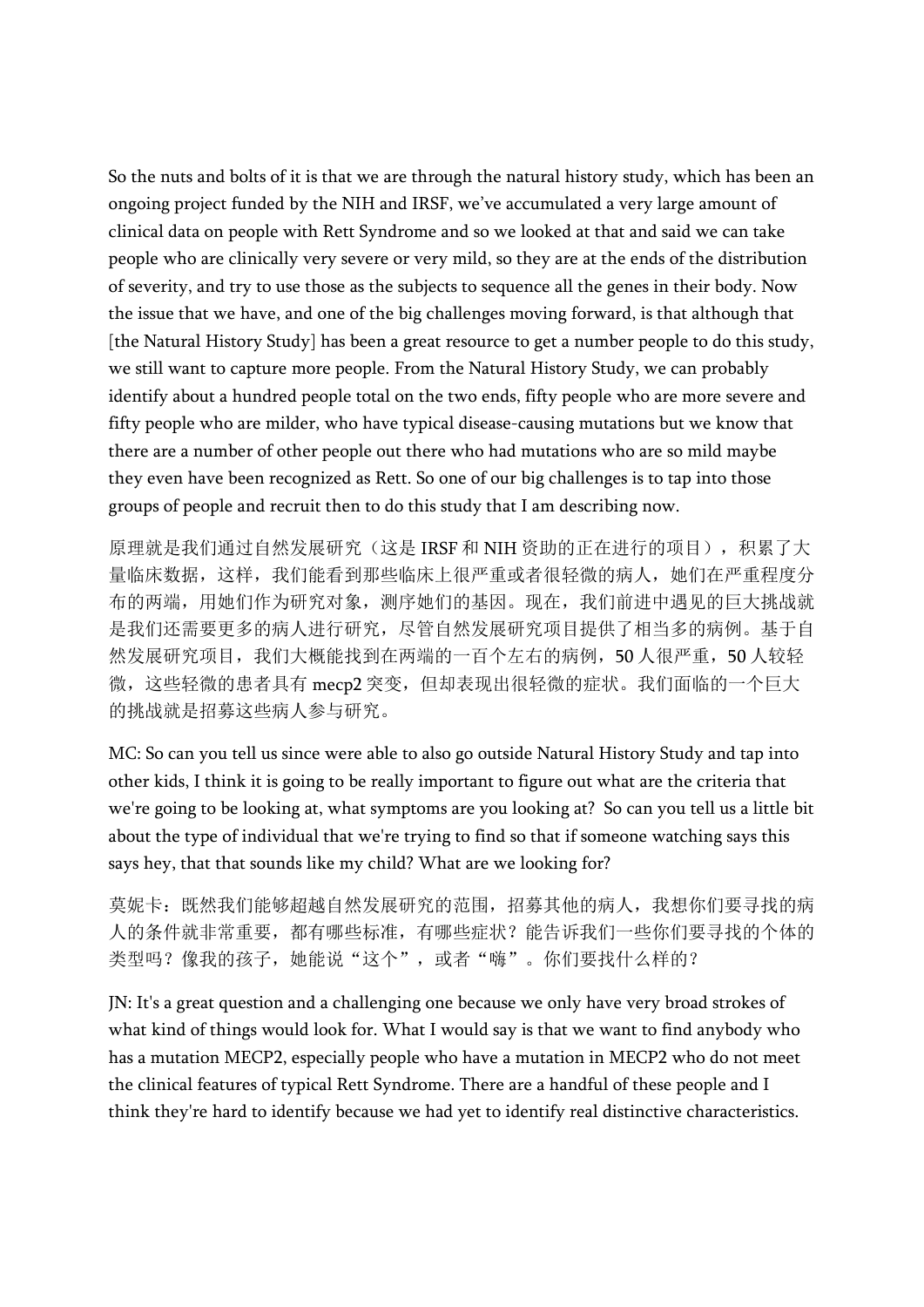Of the people that I do know of, they have a variety of social interaction abnormalities, some learning problems, and the degree of severity can be variable. We had some we had one child who really was very rather high functioning, had some obsessive-compulsive and attention issues, but actually had a relatively normal IQ. Whereas some of the other children had pretty severe autistic features and they spoke but only in very short sentences, but didn't have any hand problems. So I think we have to cast a broad net and it's hard for me to tell exactly clinically. The one thing I will say is that more and more girls who don't have the clinical features of Rett Syndrome for are getting tested for MECP2 mutations. So we're identifying more these people. So if those people ever show up, we would love to hear from them and try to enroll in this study.

Neul 博士:这是非常好的问题,也是很有挑战性的。因为我们只有对于要招募的个体的 非常宽泛的描述。我能说的是,我们要找有 mecp2 突变的任何人,特别是是那些没有典 型的 rett 临床症状的人。有这么一群人,但是非常难以识别,因为我们没有真正的识别特 征。就人们目前所知,症状包括社交异常,学习问题,但是严重程度的差异也很大。我们 有一个病例,具备相当高的功能,有一些强迫症和注意力方面的问题,但是,却有相对正 常的智商。然而,另外一些孩子,有很严重的自闭症特征,她们仅仅说很短的句子,却没 有任何手部问题。所以,我认为我们必须广撒网,我很难确切告诉你临床上的症状。还有 一个我要说的就是越来越多的孩子并没有临床上的 rett 症状却被查出 mecp2 突变。所以, 目前我们在寻找更多的这样的人。所以,一旦他们出现了,我将会非常乐于知道他们,并 且把他们纳入我的研究。

MC: These might be kids who have language even though it's not at age level but who have language, who motorically, are in pretty good shape, who walk and run, who can climb the stairs, who have some hand function.

莫妮卡: 那就是这样的孩子: 她们有语言, 但也许和年龄不相称; 运动能力不错, 能跑能 走,能爬楼梯,有部分手部功能。

JN: All those things definitely

Neul 博士:正是。

MC: Let's be broad and give you an opportunity to assess them and rule them in or rule them out.

莫妮卡:那就让我们宽松一些,使得你有机会去评估她们,来看看是否纳入她们进入研究。 JN: Yes.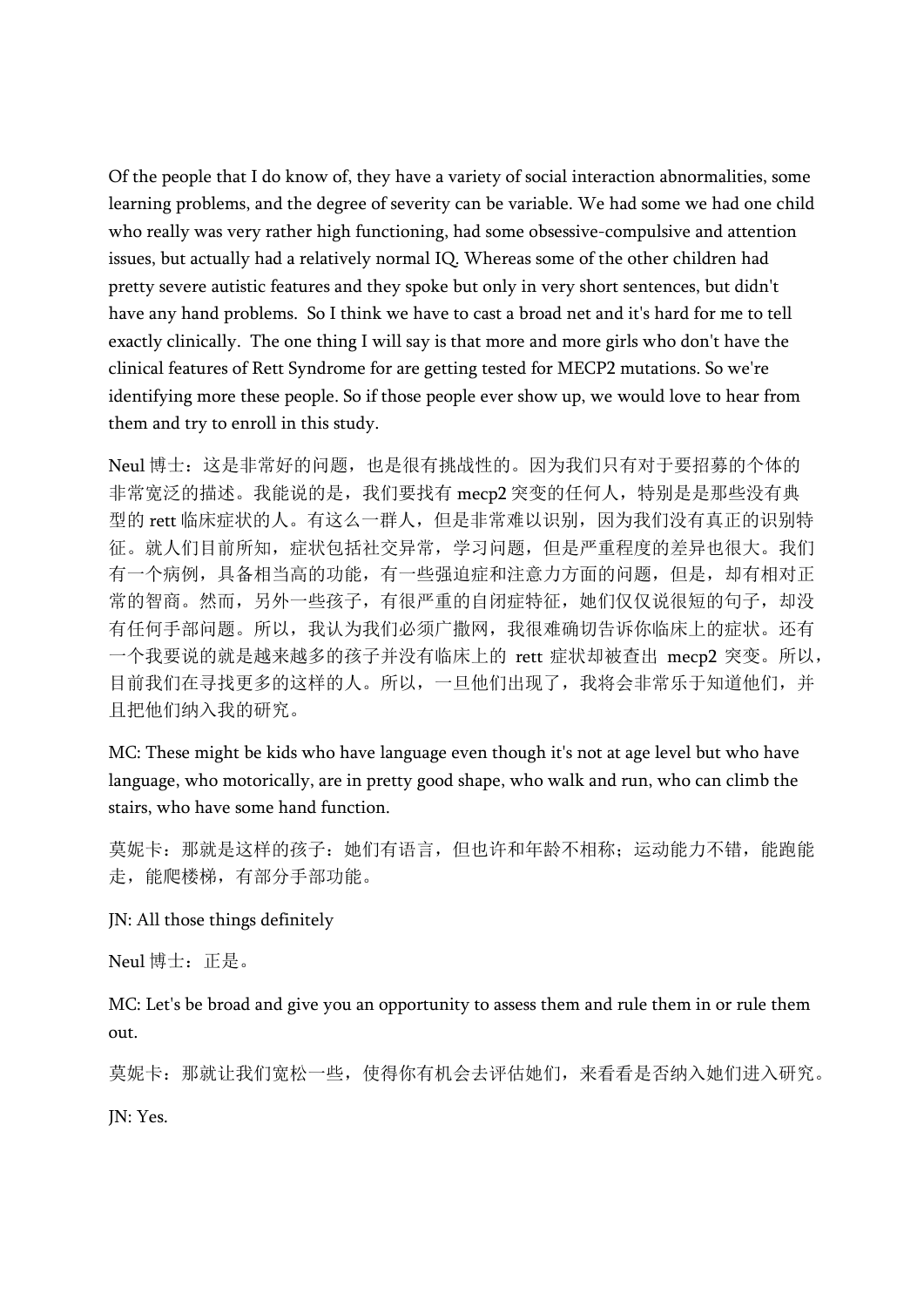Neul 博士:是的。

MC: If I and others, through things like social media, get the word out and if parent says this could be my daughter what do they do? What should they do?

莫妮卡:如果我或者他人,通过媒体什么的,知道这些,然后说我的女儿可能是(他们要 找的人),他们应该怎么做,做什么?

JN: A very easy thing to do is contact RSTR and I know that RSRT will definitely put them in touch with me. They can also directly call the Bluebird Clinic at Texas Childrens Hospital (the number is 832 822 7388).

Neul 博士: 非常简单, 联系 RSRT, RSRT 会和我联系。他们也可以直接联系得克萨斯儿 童医院的蓝鸟诊所,电话 832 822 7388

MC: And ask to speak to you?

莫妮卡:直接与你对话?

JN: Yes, they can leave their information. If they can't get in touch with me [directly], the office will get in touch, and I will get back to them.

Neul 博士: 是的, 他们可以留下他们的信息, 如果他们没有能直接与我联系上, 办公室 也会联系我,我会回复他们。

MC: As you suggested, they can also contact me at RSRT and I can start to put some preliminary information together and pass it on to you. Do you think that you will have to see these kids in person or do you think with Skype and videos and talking to the parents you'll be able to get a clinical picture?

莫妮卡:你建议是他们可以联系我,我能整合一些初期的基本信息,再转递给你。你觉得 我们必须要亲自看看那些孩子吗?使用 skype, 或者录像, 或者和家长对话, 你能做一些 临床了解吗?

JN: I would love to see people in person but I understand the challenges of traveling and so I think we can try and work out things that can be done by phone calls, Skype, exchanging medical information and I think I can make a pretty decent assessments if they're not meeting the situation for Rett Syndrome.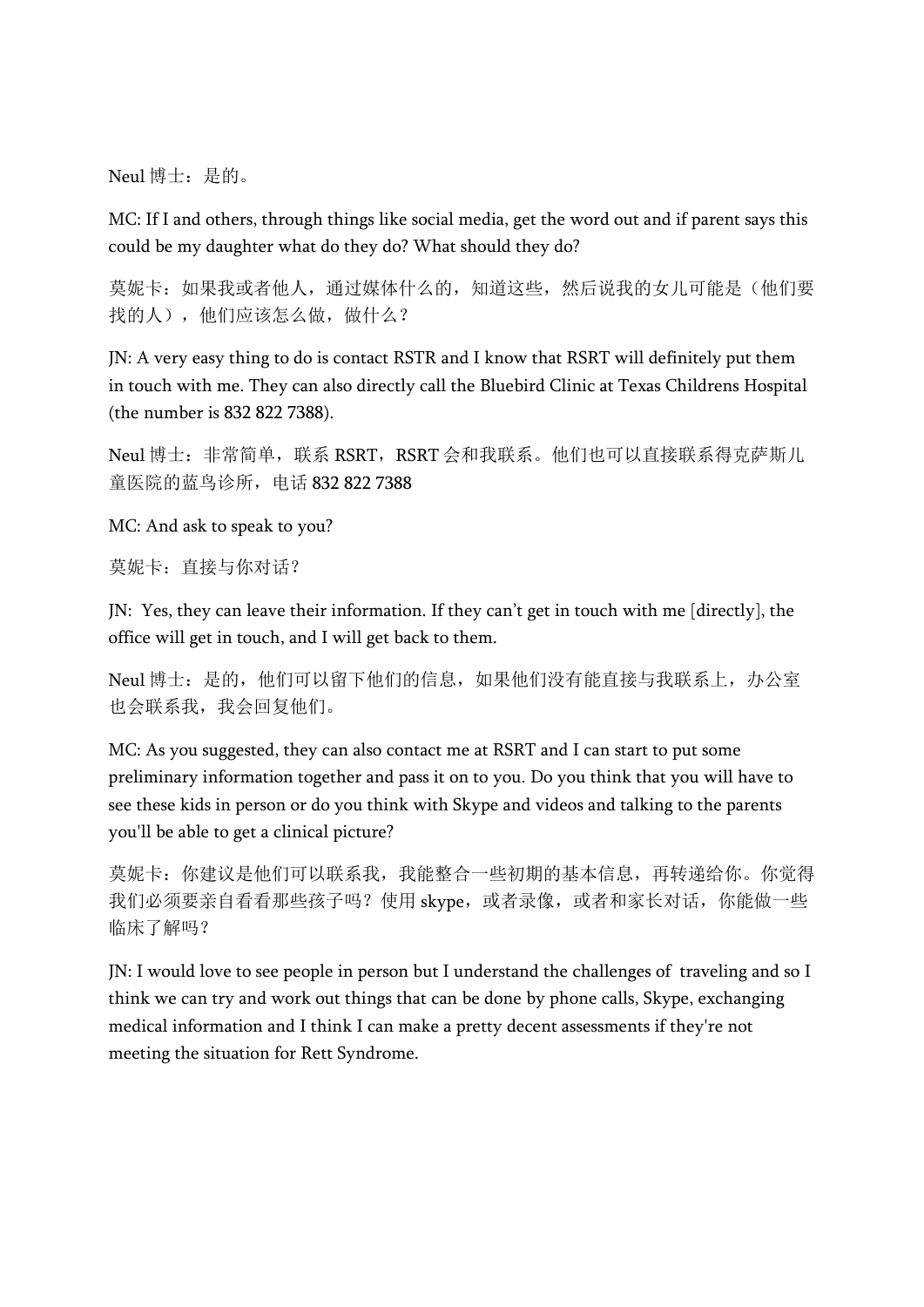Neul 博士:我非常想亲自见见这些人,但是我也理解旅行是一个挑战。所以我想我们可 以尝试通过电话, skype 来完成, 交换信息。我想我能做出非常正式的评估, 如果他们并 不具备 rett 的症状。

MC: One of the aspects of this project that I found attractive is that all of the sequencing data and all of the phenotypic data will be deposited in a database, the national database for Autism research which is an NIH funded program, and will be available to the scientific community. I think is really valuable to share this information. Can you speak to that a little bit and also addressed what safeguards are put in place to protect the genetic information of individuals?

莫妮卡:关于这个项目的另一个我觉得有吸引力的方面就是所有的测序数据,所有表征数 据都会存储在数据库里,就是 NIH 资助的自闭症研究的国家数据库,这些数据也会对科 学团体所开放。我想分享这些信息是非常有价值的。你能说说并且解释一下这些个人的基 因数据有什么安保措施吗?

JN: Sharing genetic information amongst researchers is really critical because any one individual may not be able to really understand everything in genetics and I think that it's become the standard practice that genetic information is deposited into databases for other researchers to tap into, and for them may be explore it in ways that the primary search didn't think of in the first place. Now this does raise certain safety issues of privacy and concerns like that, but I'm we try and the NIH has devised a variety of methods to try to prohibit people using this information in ways that they shouldn't. This means using it in for discriminatory practices or denying insurance, and so really there are no names associated with any of the information that's placed there and although it's "a public databases", it's actually not just broadly available. You have to be approved researcher to be able to access the data and so there's a standardized process to go through to establish that you are really somebody who has a legitimate scientific reason to look at the data. So there's no names, and the access is really restricted to legitimate scientific purposes.

Neul 博士:在研究者当中分享基因信息是很重要的,因为任何一个人可能都不能真正了 解基因学的全部。我想,和其他研究者分享数据库里的基因信息,也使他们可以第一时间 用主流以外的方式探索这些数据,这已成为一种标准行为。这就引起一些隐私方面的安全 的担心,但是,NIH 已经使用了多种方法以禁止人们以不当的方式使用数据。这意味着 不能进行歧视性的行为,以及用来拒绝给予保险,而且,任何信息都不和姓名相联系。尽 管它叫"公共数据库",也不是那种广泛的"公共",只有被批准的研究者才能进入数据库,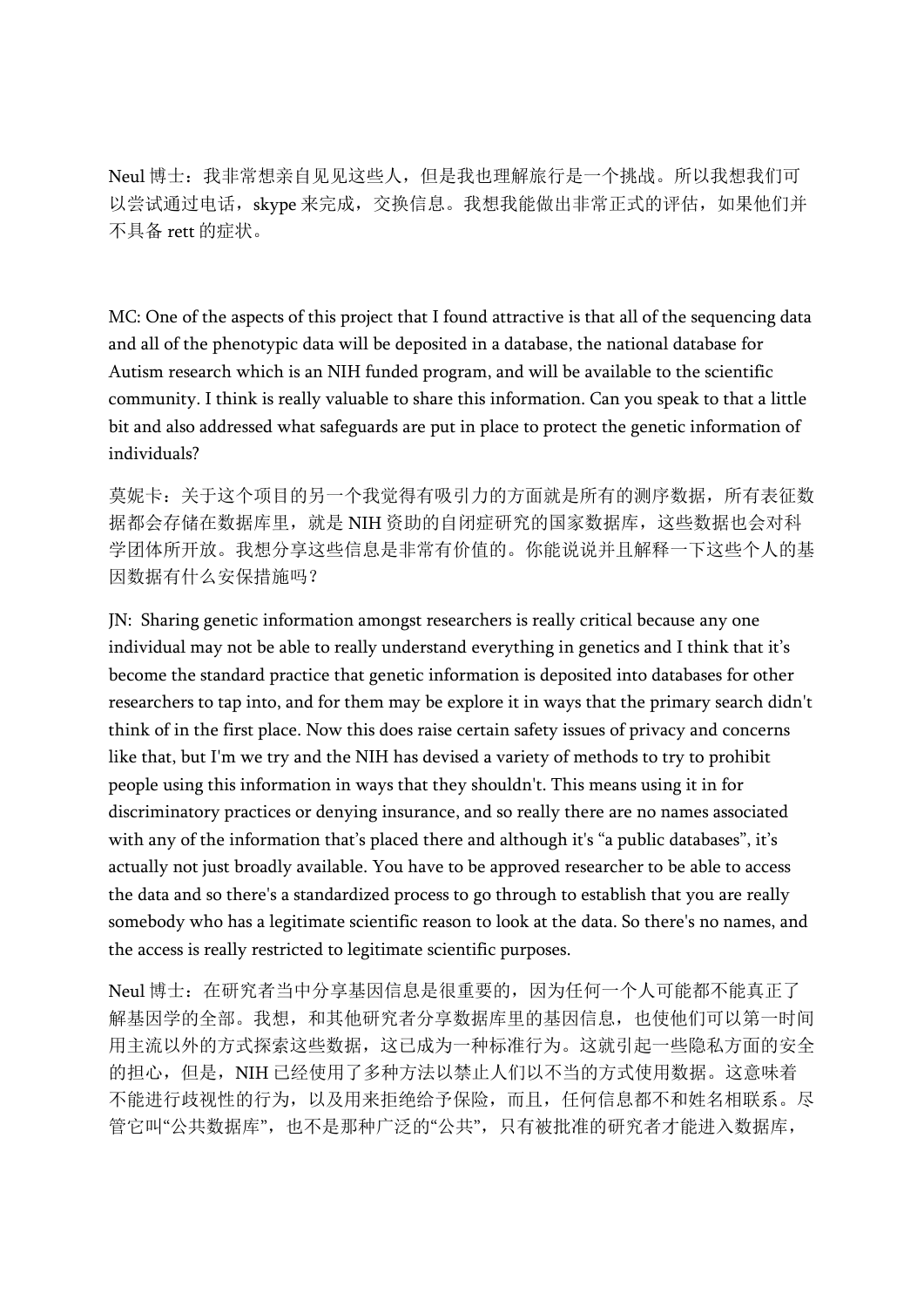还有一套标准的流程来确认你确实就是那个合法的科学目的来查看数据的人。。总之,没 有姓名,权限仅限于有合法的科学研究目的的。

MC: Now the concept of modifiers certainly is not unique to Rett Syndrome. This is a wellknown genetic scenario that that happens probably in every disease, right? It helps to explain why some people are more severe/less severe, why they might do well with a certain drugs are not do well with another, why some people are susceptible to disease and not. So I just wanted to make that point.

莫妮卡: 修饰基因的概念对于 rett 综合征来说并不是独一无二的。总所周知, 这样的情况 在其他基因疾病也可能发生。这有助于解释为什么人们会有严重,或者不那么严重的症状, 为什么有些药物对某些人有效,而其他一些人却不行,为什么有些人易患病,而另一些却 不会。我想说明下这一点。

JN: Yes, it's absolutely true. People have known for a while some of the things like certain susceptibility to bad side effects of drugs, certain genetic changes can predict if you're going to react badly to a drug, so that is really the beginning that this concept that we call personalized medicine where some people have genetic risks that are unique to themselves. Then you can look at their genetic composition and help guide their therapies. So in that situation, you can help decide if someone can be on a drug or not. More recently people have been pushing this idea of a modifier and really probably the best example was in cystic fibrosis where they were able to identify changes in gene that determine how likely it was that someone was going to get another infection, a bacterial infection. It really gave insight into the disease process that people didn't realize. It really will probably both help initially, it would help if you look at their genes and could say you're more at risk for getting this bacterial infection so we may need to change our therapies, but it also hopefully will provide insight into the pathology so you can modify the treatments for everyone to prevent these things. That's really where we wanted see a project like this go. What we hope is that we'll be able to find genetic modifiers of Rett Syndrome and not so we could predict if someone might be more severe or less severe, but really if we could find genetic changes that are protective, if we could understand what those genetic change are doing to the function of these proteins, then we might be able to mimic this with drugs and that's really where we want to go with this kind of project. We want to find things that will give us an insight to develop new therapies.

Neul 博士: 是的, 完全正确。人们已经知道一些事实, 诸如一些人容易对药物产生副作 用,某些基因的不同可以预测你会对某种药物产生糟糕的副作用。我们称之为个性化药物,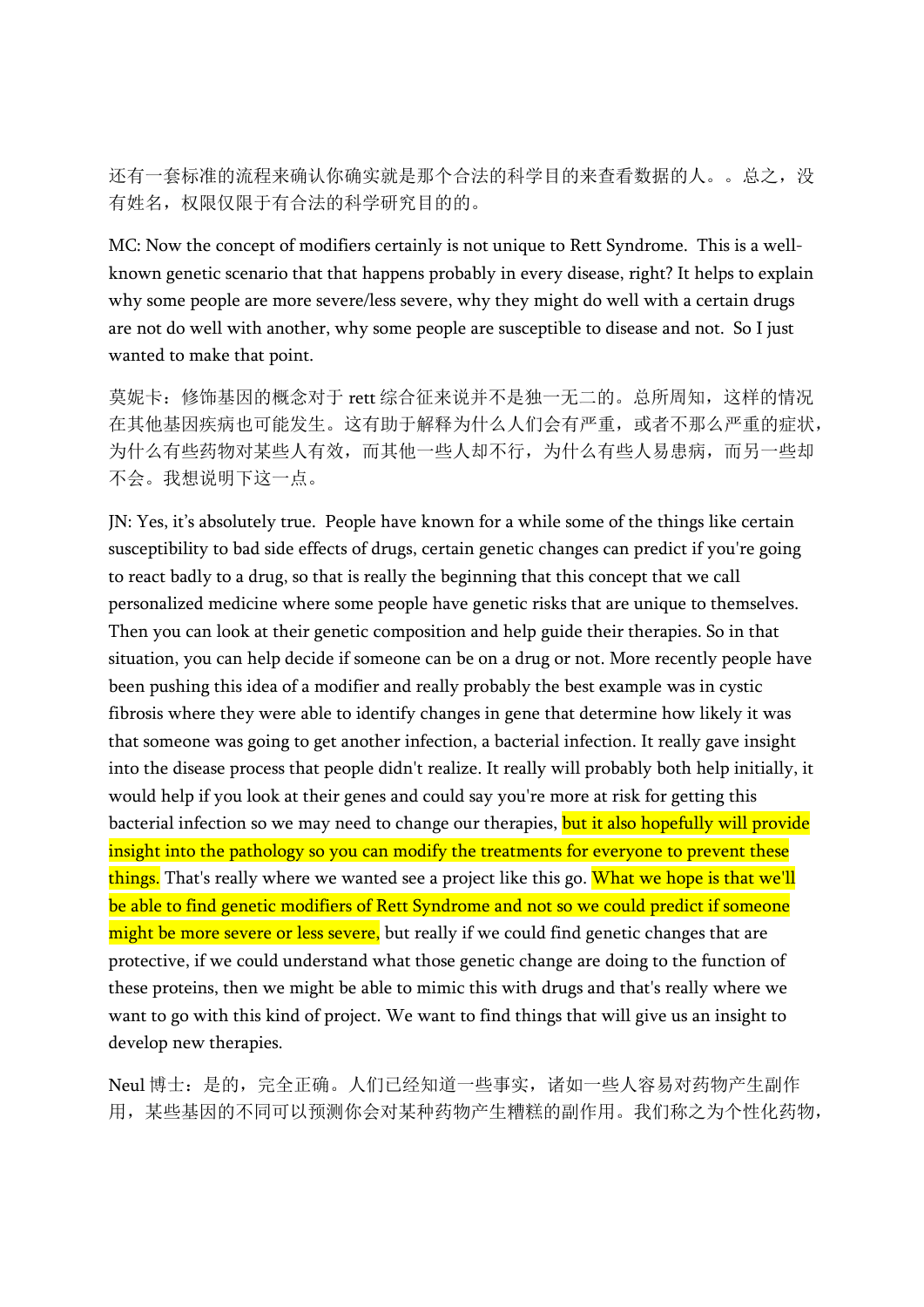还在萌芽阶段,某些人基因风险相对于其他人来说是独特的。因此,你可以具体分析每个 人的基因特性,用来指导治疗手段。这样的情况下,你可以决定某人是否用某药。最近, 一些人推出修饰体这个想法,有个最好的例子大概就是囊肿性纤维化。患者有能够识别的 不同基因,来预测他们多大可能性患上其他感染,细菌感染。这给了我们以前没有意识到 的深刻洞察病程的机会。这在两方面都能有所帮助,如果我们看到他们的基因,我们可能 会说: 你有比较高的风险患这种细菌感染, 我们需要改变我们的治疗方案; 另一方面, 也 非常有希望提供我们关于病理的更深刻的观察,从而你能为每个人调整治疗方案预防这些 事情的发生。这就是我们在这个项目上想看见的东西。我们希望对于 rett 综合征能找到这 样的修饰基因,这样我们不仅能预测患者的严重程度,还可以找到是哪些基因产生这些保 护作用,如果我们能够理解那些基因变化对于蛋白功能产生的影响,我们就能够用药物去 模拟它,这就是这个项目想做的。我们想找到一些能带给我们更深地了解 rett 的机会从而 开发一些新的治疗方法。

MC: When the proposal went to the peer review process, the reviewers were not shy about saying this is a rather high-risk proposal. In terms a building a resource for the scientific community, that's not high risk. This is going to be a database that hopefully will grow over time and will be a rich resource of information. Now whether will actually be able to identify modifiers is the risky piece. But I think that's where foundations like ours should fund riskier projects that might not be funded through more traditional agencies. Also, it's the kind of thing that we won't know until we do it.

莫妮卡:当这个提案进入对等评估阶段时,评估者毫不避讳地说这是一个相当高风险的计 划。就构建一个科学团体的资源而言,风险不是那么高。这个将会希望成为一个随时间不 断增长的数据库,成为一个丰富的信息源。现在,无论实际上能识别修饰基因与否,都是 风险相当高的。但是,我想,传统基金中,哪里会有像我们这样的基金去支持这些高风险 的项目呢?而且,我们不去做,我们怎么会知道呢?

JN: Absolutely, and I think you really hit the nail on the head there. You know, the NIH, by its very nature, is extraordinarily conservative and it really takes a foundation to say look we want to take a chance because we think this has a high reward and we're going to put some money in because hopefully that parlays into, like you said, a broader project that once you establish that it's working, you can seek outside funding. I think that this is a great way to parlay into larger funding. But I think it is absolutely true; this is a risky project by the nature and like you said, the reviewers were not shy about that and I think we all understand that's the nature of it. I think the main point is that it is risky for us with the relatively small sample we have to discover modifier, but I think where there is low or no risk, is that we will have this banked information linked to clinical information that can be mined for a long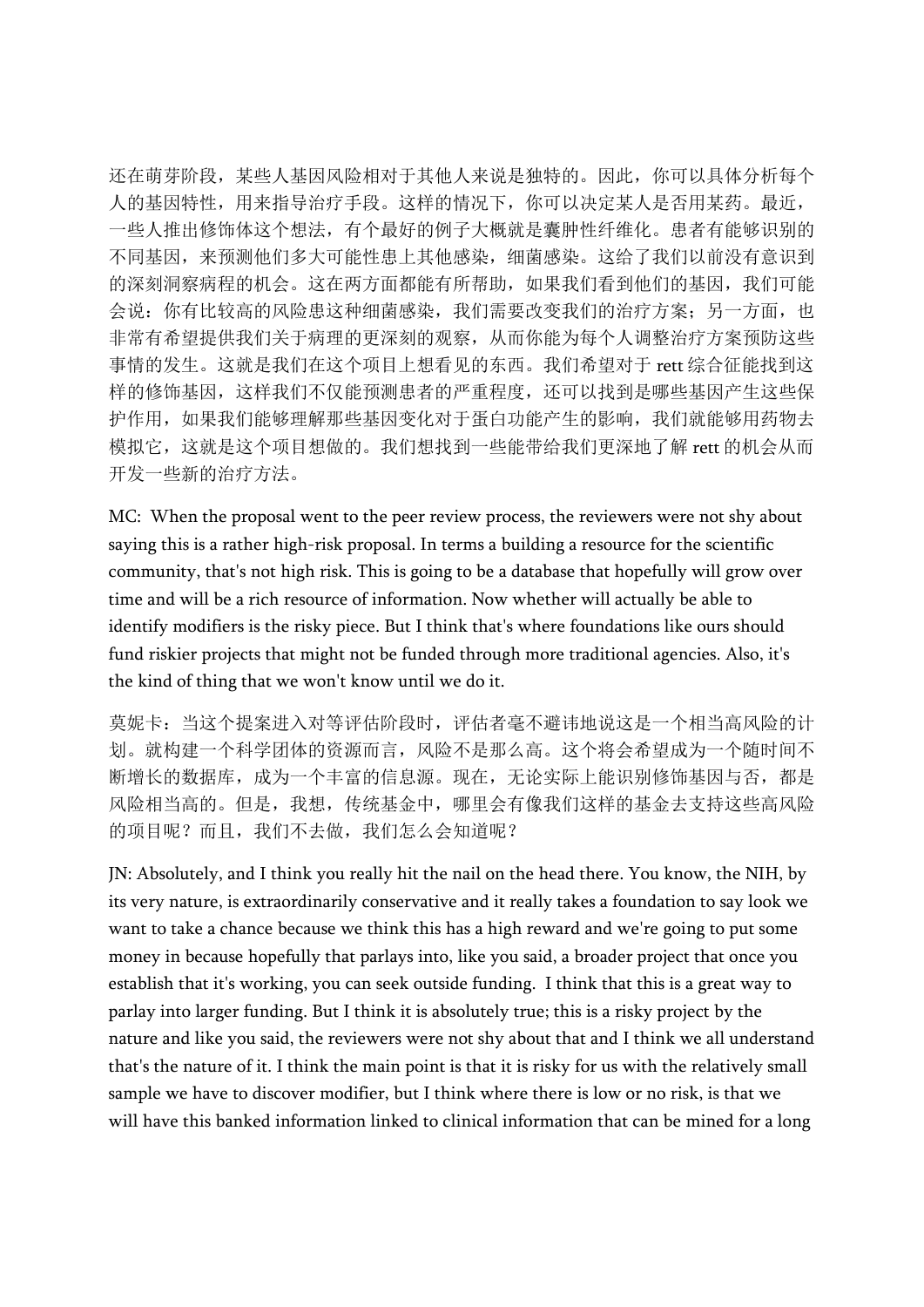time. So, what we say is the pure discovery, that just from this genetic information we will be able to find modifiers has a high degree of risk. However we know from the mouse work that there are modifiers and there are more genetic modifiers in mice that just need further refined or yet to be discovered. As we learn more those with the sequencing data available and publicly available to researchers, they'll be able to mine that database and determine if their favorite gene candidate is present in the human populations, if mutations in these genes are present, and that will really give a lot of strength to show that those animal work or those the ideas really pan out well because their existent in humans.

Neul 博士: 是这样的。我想你说出了我心中所想。你知道, NIH, 由于它的本质, 是尤 其地保守,你确实需要让基金会说,看,我们要抓住这个机会,因为我们认为它是高回报 的,我们把钱放进去因为我们希望它大大地增值,如你所言,一个宽泛的项目,一旦你证 实它是可行的,你可以去寻找外部的资助。我想,这是一个使资金增值的一个很好的方式。 但是,我想这(你所说的)是绝对正确的,本质上,这是一个非常有风险的项目,也如你 所言,评估者直言不讳,我想我完全理解。我想要点是由于相对小的样本下,我们去发现 修饰基因是风险比较高的,但是,如果我们有大量和临床信息相关的数据,可供我们长时 间挖掘的,风险就会降低,甚至没有风险。我们所说的是指单纯的发现,从这些基因信息, 仅仅从基因信息发现修饰基因是高风险的。但是,我们从老鼠模型中已经知道存在修饰基 因,老鼠身上有许多的修饰基因,只需要进一步完善和有待发掘而已。我们从对公共开放 的测序数据中了解越多,我们就越能够挖掘数据库,识别那些最有力的基因候选者是否在 人类身上也有。如果那些基因突变也存在(人身上),这就能给我们有力的证据说那些在 老鼠身上有效的基因能够推广出去,因为它们在人身上也存在。

MC: So this is a project where we are really seeking partnership with the Rett community at large. We need your help. Dr. Neul has X number of patients within his natural history study but there's lots more individuals out there and if what we describe sounds reminiscent about your child, or a child that you may have met on somewhere along your Rett journey, then we really encourage you to contact me or contact Dr. Neul and let's determine whether your child may help us figure out how we might be able to help all Rett kids. So thank you very much Dr. Neul.

莫妮卡:所以,这就是我们真正寻找的与 rett 团体自由合作的项目。我们需要你的帮助, Neul 博士, 以及那些在自然发展研究项目中的病人, 还有好多局外的病人。如果我们的 表述使你缅怀起关于你孩子的一些往事,或者在你与 rett 的历程中曾经在某处遇见过那样 的孩子,我们鼓励你联系我,或者 Neul 博士, 让我们来看看你的孩子是否能使我们能去 帮助其他的 rett 孩子。非常感谢你, Neul 博士。